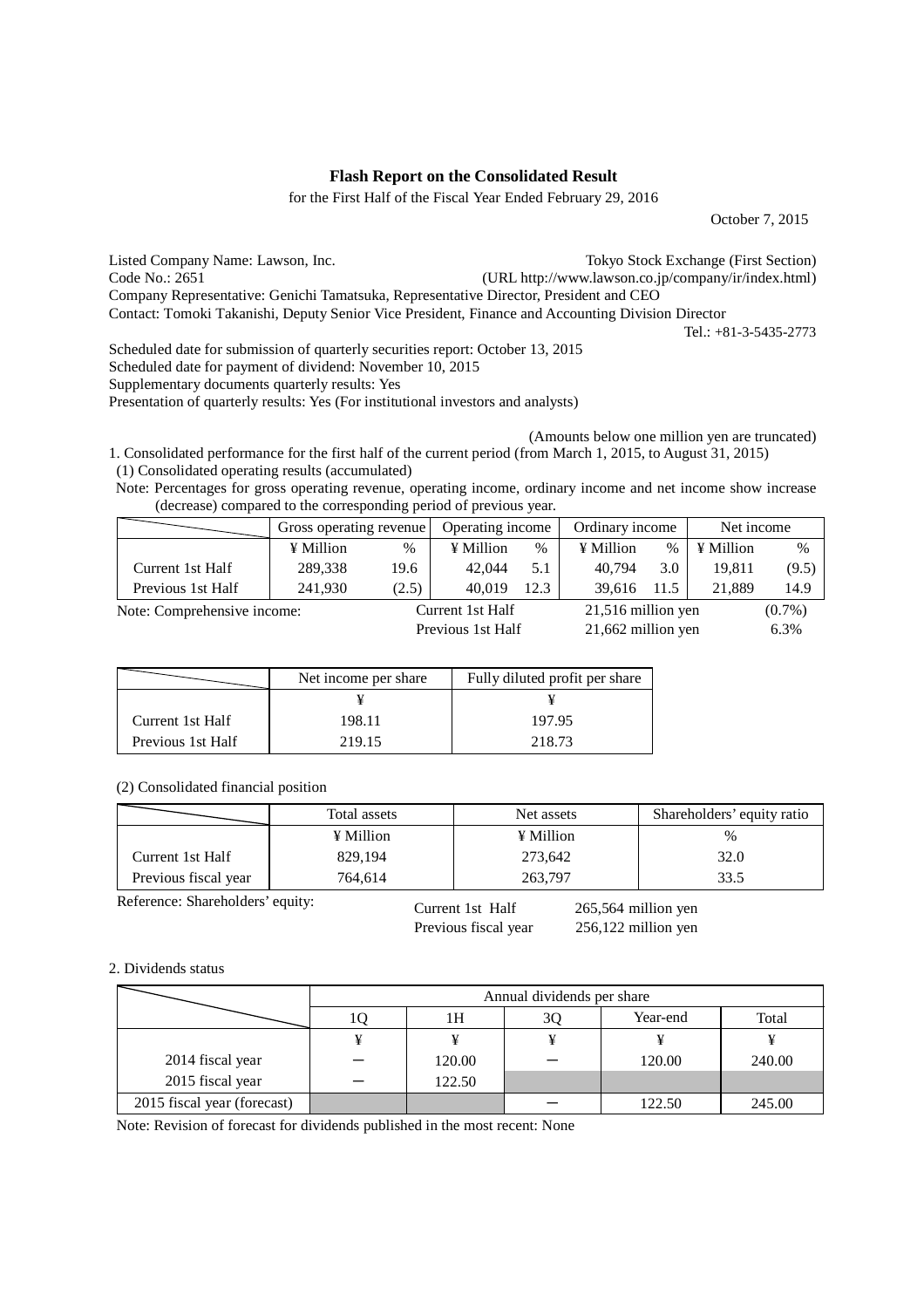3. Forecast consolidated performance for 2015 fiscal year (from March 1, 2015 to February 29, 2016)

|                  | Gross operating<br>revenue |               | Operating income |      | Ordinary income |       | Net income       |      | Net profit<br>per share |
|------------------|----------------------------|---------------|------------------|------|-----------------|-------|------------------|------|-------------------------|
|                  | ¥ Million                  | $\frac{0}{0}$ | $\angle$ Million | $\%$ | ¥ Million       | $\%$  | $\angle$ Million | $\%$ |                         |
| 2015 fiscal year | 579,000                    | 16.3          | 71,000           | 0.7  | 68.900          | (3.9) | 35,200           |      | 352.00                  |

Note: Percentages for gross operating revenue, operating income, ordinary income and net income show increase

(decrease) compared to the corresponding period of previous year.

Note: Revision of forecast for dividends published in the most recent: Yes

### 4. Notes

- (1) Change in important subsidiaries during this quarterly consolidated period (Changes in certain specified subsidiaries resulting in revised scope of consolidation): None
	-

Added: None Excluded: None

(2) Adoptions of special accounting methods in presentation of quarterly financial statements: None

(3) Changes in accounting policies, changes in accounting estimates, retrospective restatements

1. Changes of accounting policies associated with revision in accounting standards: Yes

- 2. Other changes: None
- 3. Changes in accounting estimates: None
- 4. Retrospective restatements: None

(4) Number of issued shares:

| 1. The number of the stocks issued in the end of term |             |                 |             |
|-------------------------------------------------------|-------------|-----------------|-------------|
| August, 2015:                                         | 100,300,000 | February, 2014: | 100,300,000 |
| 2. The number of treasury shares in the end of term   |             |                 |             |
| August, 2015:                                         | 301,681     | February, 2014: | 301,084     |
| 3. Average number of shares during the term           |             |                 |             |
| August, 2015:                                         | 99,998,509  | August, 2014:   | 99,879,873  |

Note: Implementation status of quarterly review procedures

This flash report is exempt from quarterly review procedures under the Financial Instruments and Exchange Act. As of the time of disclosure of this report, quarterly review procedures for the financial statements are incomplete.

Note: Descriptions on appropriate use of financial performance forecasts and other special notes

Forward-looking statements presented in this material such as financial forecasts are based on currently available information and certain presumptions deemed to be reasonable as of the date of announcement. They are not intended to guarantee the Company's achievement. Actual results may differ significantly from these forecasts due to many factors. For preconditions of these financial forecasts and notes concerning their use, please refer to "1. Qualitative Information Regarding Quarterly Financial Results, (3) Explanation Regarding Forward-looking Information Such As Forecast Consolidated Performance" on page 7.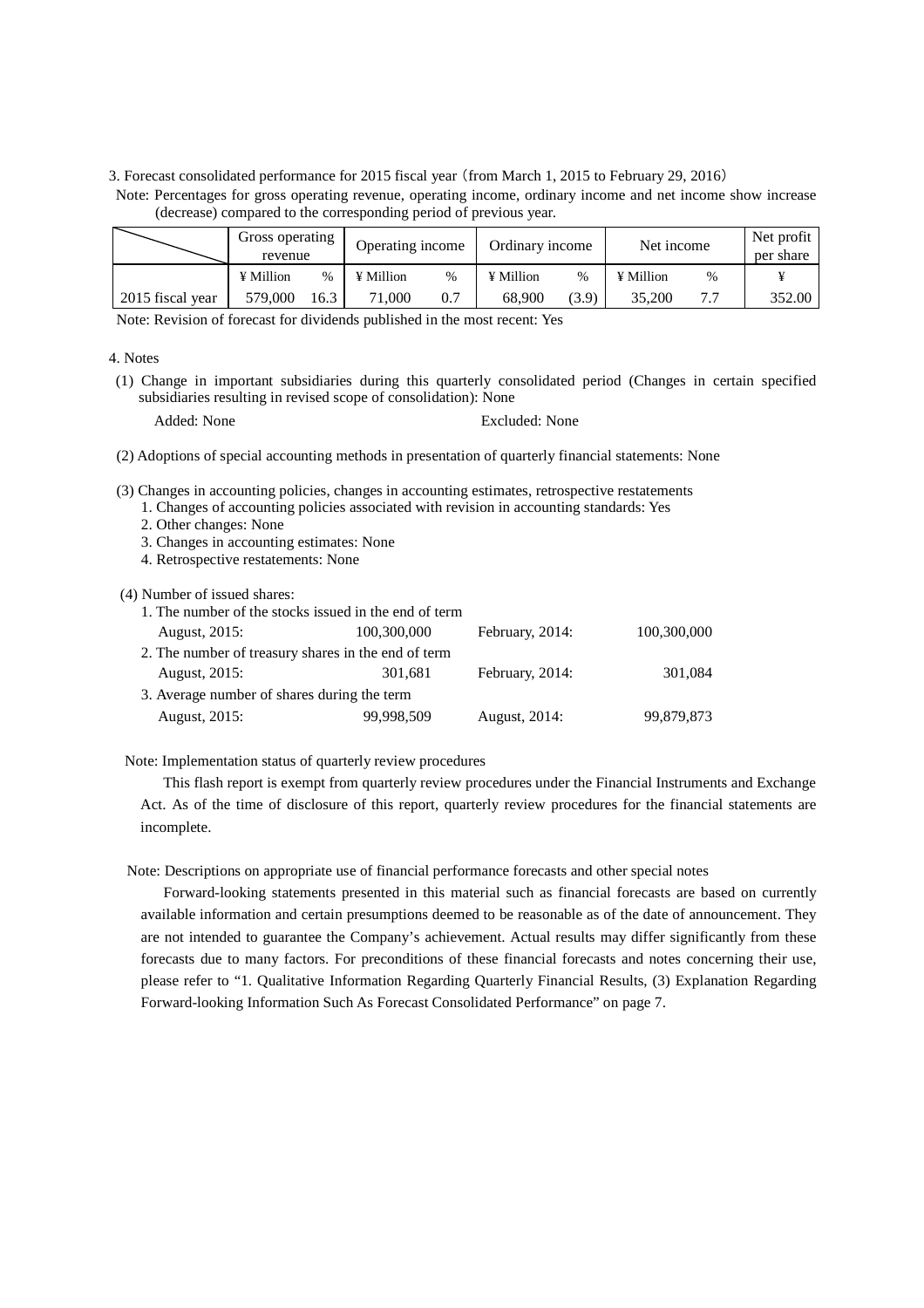## Contents of Attachments

|                                                                                                   | $\overline{2}$ |
|---------------------------------------------------------------------------------------------------|----------------|
|                                                                                                   | $\overline{2}$ |
|                                                                                                   | 7              |
| (3) Explanation Regarding Forward-looking Information Such As Forecast Consolidated Performance   | 7              |
|                                                                                                   | 8              |
| (1) Change in important subsidiaries during the period (Changes in certain specified subsidiaries | 8              |
|                                                                                                   |                |
| (2) Adoptions of accounting methods particular to presentation of quarterly financial statements  | 8              |
| (3) Changes in accounting policies, changes in accounting estimation, retrospective restatement   | 8              |
|                                                                                                   | 9              |
|                                                                                                   | 9              |
| (2) Consolidated Statement of Income and Consolidated Statement of Comprehensive Income           | 11             |
|                                                                                                   | 11             |
|                                                                                                   | 12             |
|                                                                                                   | 13             |
|                                                                                                   | 15             |
|                                                                                                   | 15             |
|                                                                                                   | 15             |
|                                                                                                   |                |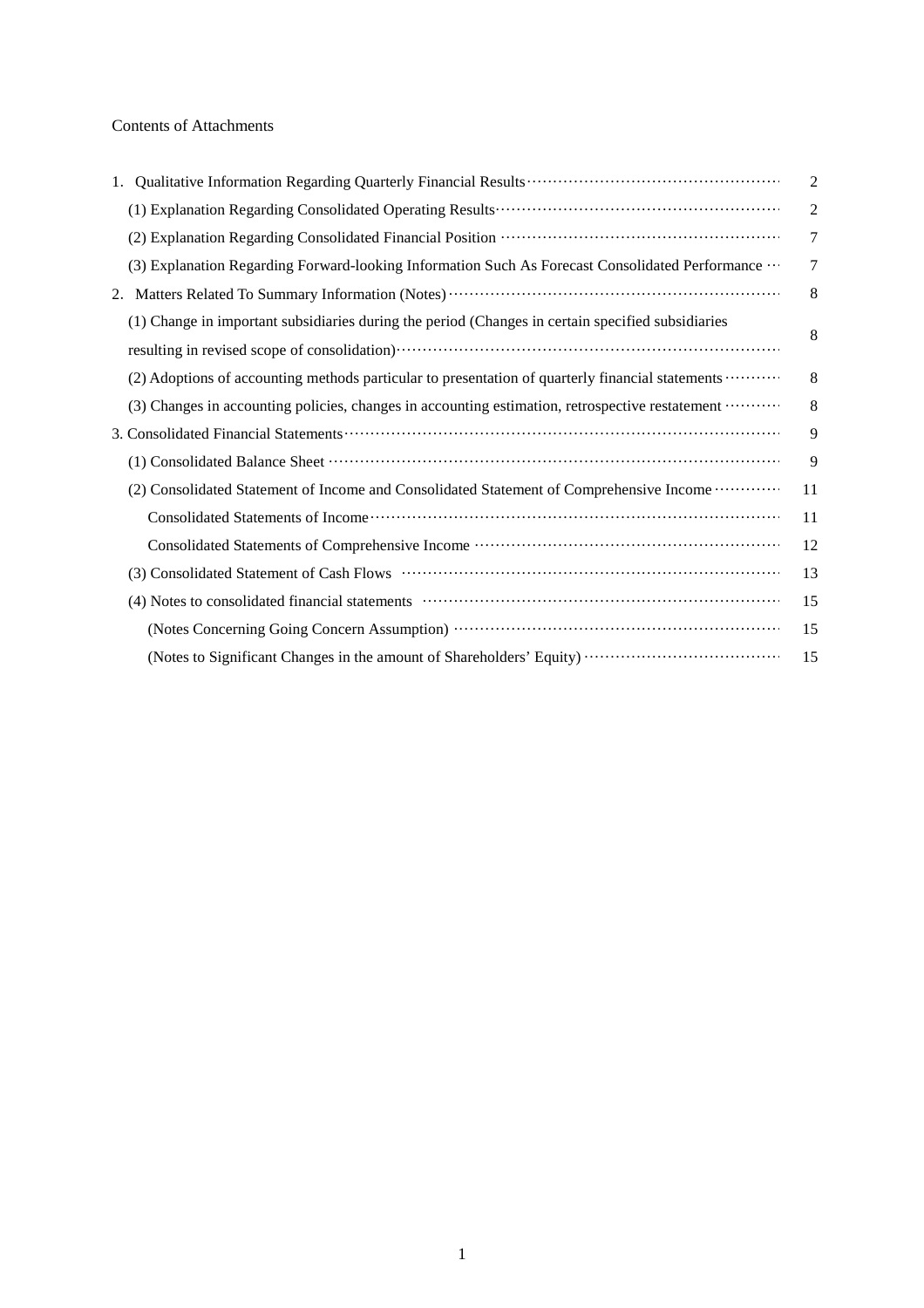## **1**.**Qualitative Information Regarding Quarterly Financial Results**

### **(1) Explanation Regarding Consolidated Operating Results**

During the first half of fiscal 2015, six months from March 1 to August 31, 2015, the Lawson Group (hereinafter, the "Group") implemented business activities with the aim of realizing the Group's corporate philosophy of "Creating Happiness and Harmony in Our Communities." In particular, we reinforced the foundation of our convenience store business, for example, by enhancing our retail space, merchandise assortment, and relationship with franchise store owners. In addition, while addressing changes in each neighborhood such as an increase in the number of working women, the declining birth rate and the aging population, we also focused on areas unique to Lawson, including over-the-counter fast food, health-oriented products, home convenience, and entertainment.

Meanwhile, we also focused on promoting internal control and addressing operating risks across the entire Group based on the 2015 Basic Policy for Improvement of Internal Control Systems. We will continue promoting internal control across the board including companies that newly joined the Group.

As a result, for the first half of fiscal 2015 on a consolidated basis, gross operating revenue increased by ¥4,748 million to ¥289,338 million (up 19.6% from last year), resulting from an increase of ¥33,173 million in net sales resulting from acquiring United Cinemas Co., Ltd. and SEIJO ISHII CO., LTD. from second quarter and third quarter of previous fiscal year respectively, and an increase of ¥14,234 million in operating revenue due to an increase in number of franchised stores. Operating income increased by ¥2,024 million to ¥42,044 million (up 5.1% from last year). Ordinary income increased by ¥1,177 million to ¥40,794 million (up 3.0% from last year). Net income decreased by ¥2,078 million to ¥19,811 million (down 9.5% from last year) due to an increase of ¥2,585 million in extraordinary losses resulting from an increase of impairment loss.

Operating results by business segment were as follows:

#### **(Domestic Convenience Store Business)**

### [Merchandising Strategies]

On the merchandise front, in June 2015, we launched 40 items under the following three themes in commemoration of the 40th anniversary of the opening of the first LAWSON store: "Premium Products" made with specially selected ingredients and production methods; "Fun Products" that bring smiles to customers' faces; and "Nostalgic Revivals" of popular products from the past. Furthermore, under "Honkide Oishii Project [delicious in earnest project]" launched in serious pursuit of palatability, we reviewed our product development process and paid increased attention to ingredients, production methods and taste. The first item introduced under the project, "Sockeye Salmon Lunchbox with Niigata Koshihikari Rice," and the second items, "Niigata Koshihikari Rice Ball Topped with Raw Salted Mature Cod Roe" and "Niigata Koshihikari Rice Ball Topped with Fire-grilled Fatty Pork" were all received well by customers.

We have started selling "Doughnuts" over the counter in anticipation of encouraging purchases of "MACHI café" coffee since April 2015, and have expanded it in around 8,000 stores by the end of August.

Moreover, as a "Health Station in Town," we also placed emphasis on selling health-oriented products. In particular, the "Green Smoothie" sold under the NATURAL LAWSON brand and made with a full meal's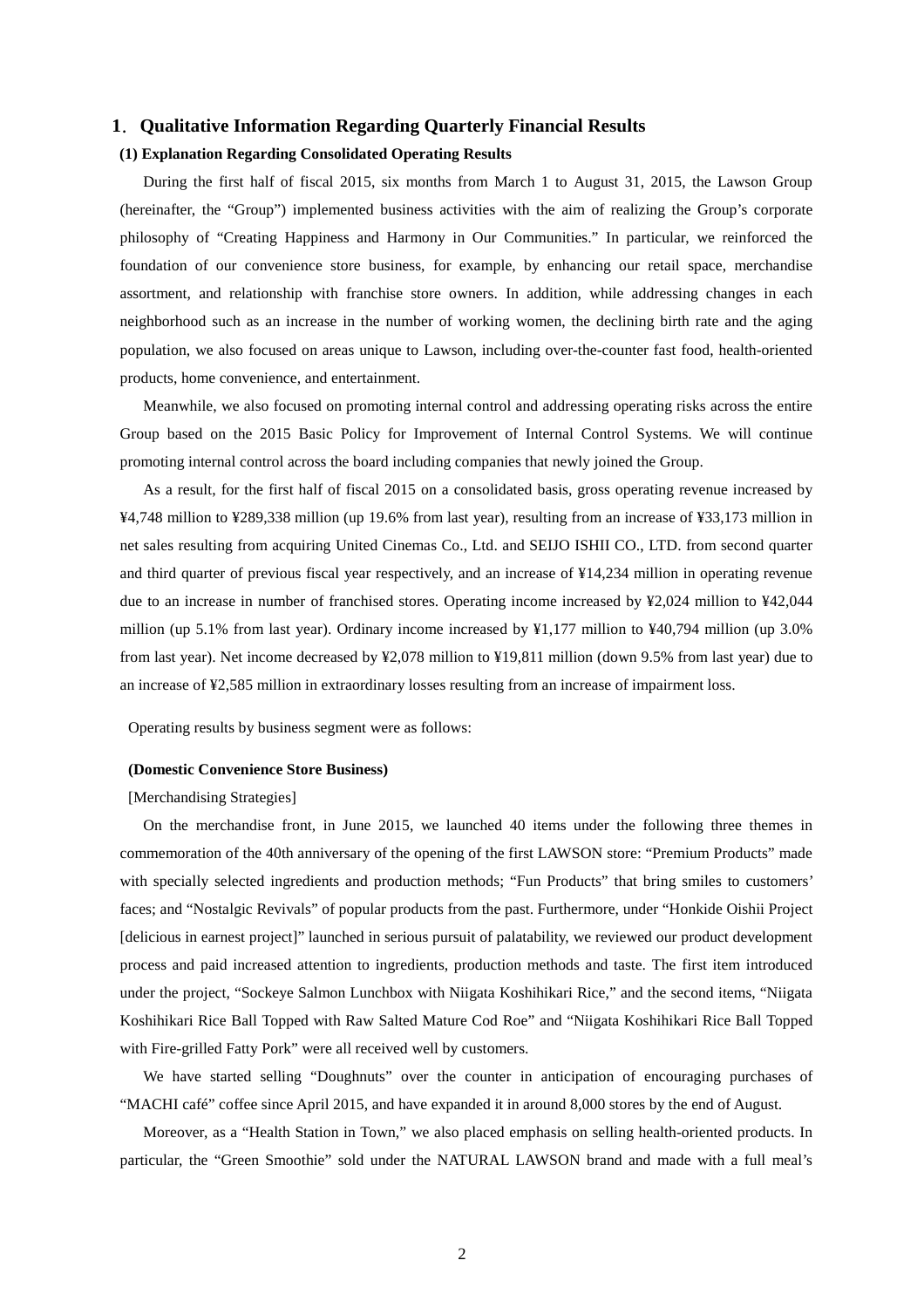worth of vegetables, enjoyed great popularity among customers. In additional, there are currently 23 Lawson Farms in which Lawson, Inc. holds equity stakes. The farms assume the role of supplying safe and fresh fruits and vegetables to the Group's stores and factories that produce LAWSON's original products. The Group will continue to support the health of customers through such initiatives.

In addition to strengthen the above products, we are increasing our lineup of "Gift Cards**\*** " offered at our stores, which are received well.

For sales promotions, in July and August, we continuously implemented measures to attract customers mainly to our mainstay category, including offering rice balls at "Rice Ball 100 Yen Sale," which was started from May.

**\*** Gift cards: Collective term for prepaid cards that can be used for online transactions.

| Fiscal period         | Previous 1st Half                 |               | Current 1st Half                 |               |  |
|-----------------------|-----------------------------------|---------------|----------------------------------|---------------|--|
|                       | March 1, 2014 to August 31, 2014  |               | March 1, 2015 to August 31, 2015 |               |  |
|                       | <b>Sales</b>                      | Percentage of | Sales                            | Percentage of |  |
| Product group         | (Millions of yen)<br>total $(\%)$ |               | (Millions of yen)                | total $(\%)$  |  |
| Processed foods       | 531,655                           | 53.7          | 523,790                          | 52.7          |  |
| <b>Fast foods</b>     | 215,721                           | 21.8          | 233,479                          | 23.5          |  |
| Daily delivered foods | 145.841                           | 14.8          | 142,602                          | 14.4          |  |
| Nonfood products      | 96,230                            | 9.7           | 93,127                           | 9.4           |  |
| Total                 | 989,449                           | 100.0         | 992.999                          | 100.0         |  |

**[Breakdown of Sales by Merchandise Category at Chain Stores in Domestic Convenience Store Business]** 

### [Store Operations]

In store operations, we continued to focus on reinforcing adherence to the Three Essential Practices, which emphasizes (1) serving customers courteously; (2) offering a merchandise assortment focused on basic items with high demand; and (3) keeping our stores and communities clean, strengthened guidance to franchise store owners and revised order placement methods as a way of reforming operations in order to create stores that could grasp customers' satisfactions and supports. In June 2015, we started phasing in a semi-automated ordering system for our ready-made meal category, with a plan to put the system in place at all stores by the end of February 2016. In addition to concluding a new franchise agreement with existing stores ahead of schedule to offer enhanced support to franchise store owners, we strived to create retail spaces that stimulate potential demand from customers and offer what they need at any time.

#### [Store Development and Store Format Strategy]

In opening new stores, the Group prioritized profitability based on its proprietary return on investment (ROI)-focused store development standard.

Furthermore, based on business alliance agreement between Lawson, Inc. and Metro Commerce Co., Ltd., a group company of Tokyo Metro Co., Ltd., we transformed 2 Metro shops in Tokyo Metro stations into Lawson Metro Akihabara store and Lawson Metro Akasakamitsuke store. We plan to transform 50 stores in the future. From July, based on the part of the rights and obligations associated with the convenience store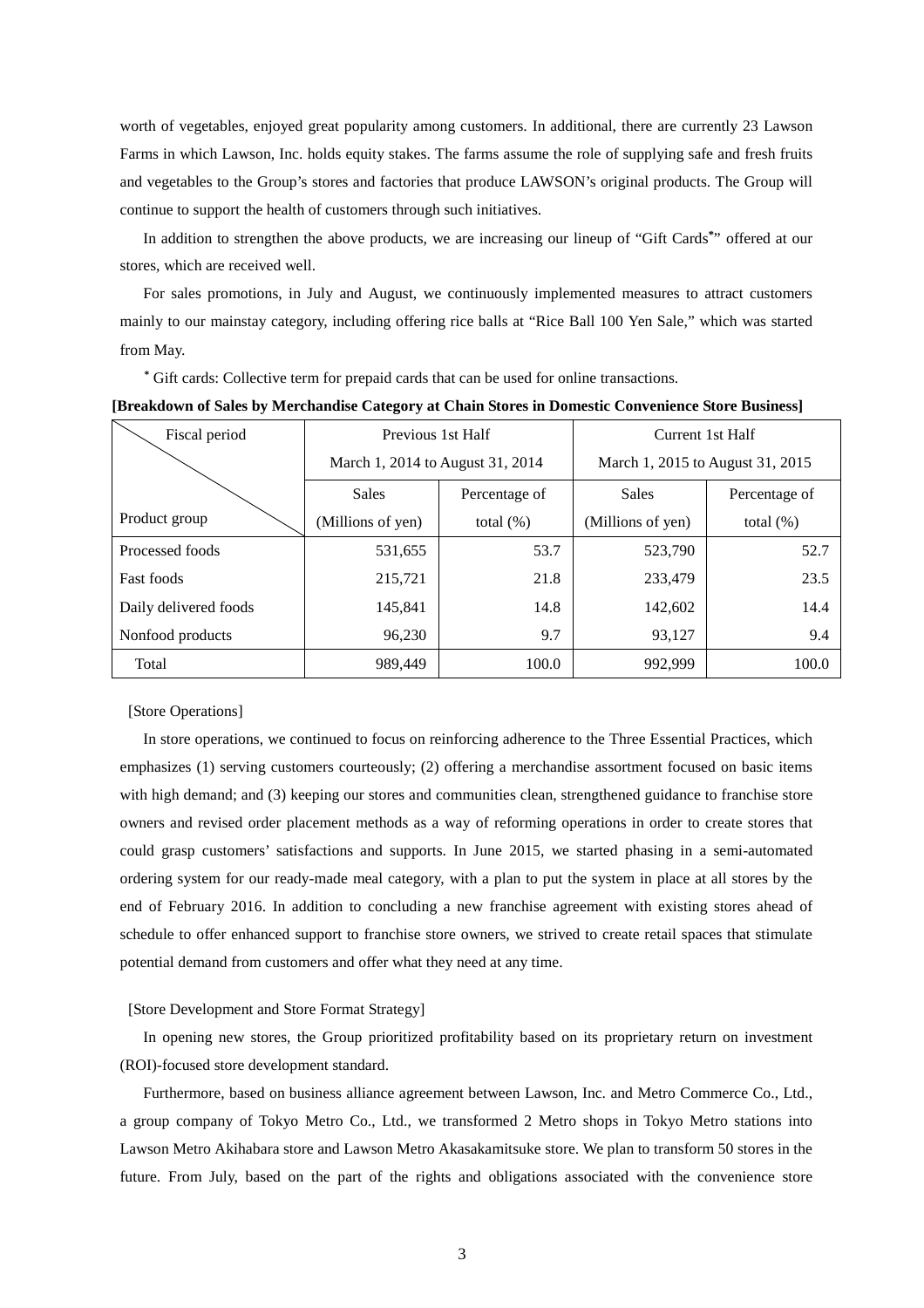business run by SAVE ON Co., Ltd. in Nagano prefecture succeeded by Lawson, Inc., part of SAVE ON stores located in Nagano prefecture were transformed into LAWSON stores.

Furthermore, by building partnerships in local area, in addition of healthcare items including OTC pharmaceuticals, cosmetics, and daily necessities, the stores offer a merchandise assortment of around 5,500 items, twice as many as conventional LAWSON stores. The number of stores offering non-prescription drugs has reached 106 stores (included 37 Pharmacy LAWSON stores equipped with drug-dispensing pharmacies) as of the end of August 2015. Moreover, under a business alliance agreement entered into with Wisnet Co., Ltd., Lawson, Inc. has launched Wisnet-owned franchise LAWSON stores housing an office base for home nursing care or a nursing care hub center equipped with a lounge space. In August 2015, the second LAWSON store under this partnership was opened.

Regarding to LAWSON STORE100, we promoted to close unprofitable stores under the business revitalization plan. During the first half of current fiscal year, 317 LAWSON STORE100 stores (included stores which were transformed into LAWSON stores) were closed. With regard to the remaining 835 stores, we increased the product composition ratio of 100-yen items (excluding tax) by scaling down product portions to respond to customer needs for value, and strengthened our popular fruit and vegetable lineup. As a result, sales at these stores gradually improved, with existing-store sales for the second quarter of fiscal 2015 exceeding those for the same period of the previous fiscal year.

As a result, the total number of LAWSON, NATURAL LAWSON, and LAWSON STORE100 (including LAWSON MART) stores opened and closed during current fiscal year stood at 461 and 556 stores, respectively, with the total number of stores in Japan reaching 11,677 as of the end of August 2015.

|                               | Total stores as of | Change during | Total stores as of |
|-------------------------------|--------------------|---------------|--------------------|
|                               | February 28, 2015  | fiscal year   | August 31, 2015    |
| <b>LAWSON</b>                 | 10,633             | 95            | 10,728             |
| <b>NATURAL LAWSON</b>         | 116                | (2)           | 114                |
| LAWSON STORE100 / LAWSON MART | 1.151              | (316)         | 835                |
| Total                         | 11,900             | (223)         | 11.677             |

Note: For change during fiscal year, it includes a decrease of 128 stores which were transferred into Lawson Kochi, Inc. from Lawson, Inc. on April 1, 2015.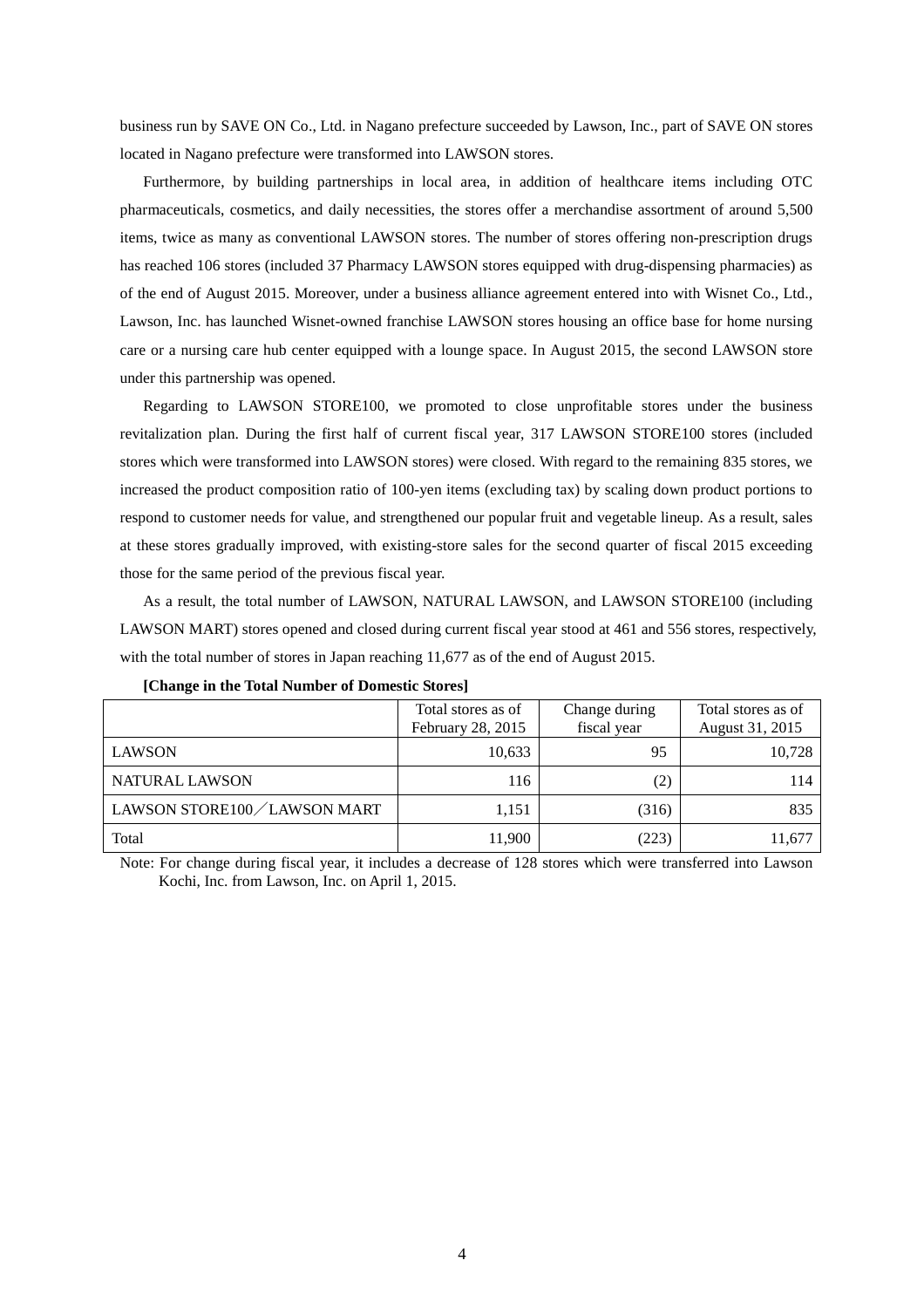| Prefecture | Number<br>of stores | Prefecture | Number<br>of stores | Prefecture | Number<br>of stores | Prefecture              | Number of stores |
|------------|---------------------|------------|---------------------|------------|---------------------|-------------------------|------------------|
| Hokkaido   | 626                 | Ibaraki    | 149                 | Kyoto      | 315                 | Ehime                   | 208              |
| Aomori     | 213                 | Tokyo      | 1,507               | Shiga      | 155                 | Tokushima               | 133              |
| Akita      | 184                 | Kanagawa   | 822                 | Nara       | 129                 | Fukuoka                 | 437              |
| Iwate      | 162                 | Shizuoka   | 231                 | Wakayama   | 131                 | Saga                    | 66               |
| Miyagi     | 212                 | Yamanashi  | 111                 | Osaka      | 1,003               | Nagasaki                | 105              |
| Yamagata   | 80                  | Nagano     | 167                 | Hyogo      | 631                 | Oita                    | 166              |
| Fukushima  | 104                 | Aichi      | 562                 | Okayama    | 149                 | Kumamoto                | 138              |
| Niigata    | 135                 | Gifu       | 154                 | Hiroshima  | 184                 | Miyazaki                | 106              |
| Tochigi    | 140                 | Mie        | 111                 | Yamaguchi  | 124                 | <b>Total (domestic)</b> | 11,677           |
| Gunma      | 99                  | Ishikawa   | 102                 | Tottori    | 114                 |                         |                  |
| Saitama    | 512                 | Toyama     | 190                 | Shimane    | 120                 |                         |                  |
| Chiba      | 459                 | Fukui      | 106                 | Kagawa     | 125                 |                         |                  |

**[Number of LAWSON stores by prefecture (As of August 31, 2015)]** 

In addition to the above, Lawson Kochi, Inc. operates 135 LAWSON chain stores in Kochi prefecture, Lawson Minamikyushu, Inc. operates 200 LAWSON chain stores in Kagoshima prefecture and Lawson Okinawa, Inc. operates 183 LAWSON chain stores in Okinawa prefecture as of the end of August 2015.

#### (**Other**)

With regards to our efforts in Home Convenience, in June 2015, Lawson, Inc. jointly established an operating company with SG Holdings Co., Ltd., which owns Sagawa Express Co., Ltd. as the core operating company, and started to offer delivery and order-taking service with LAWSON stores serving as hubs. In addition, in partnership with Sagawa Express Co., Ltd., we launched a "Convenience Store Pick-up Service" that enables customers to pick up items that they purchased online at LAWSON stores nationwide. The pick-up service was also made available in July 2015 for merchandise bought at the "JINS Online Shop", which sells eyewear items, and in August 2015 at the "Dinos Online Shop", which sells interior and clothing items. Furthermore, starting in September 2015, the "Convenience Store Pick-up Service" will be available for items purchased at "Rakuten Ichiba", an Internet shopping mall. We will strive to enhance customer convenience by additionally partnering with other companies to establish an "Open Platform" based on the networks of LAWSON stores that offer a range of services encompassing ordering, collection, and home delivery.

#### (**Seijo Ishii Business**)

The number of directly operated Seijo Ishii stores, a high-end supermarket chain offering quality foods, reached 110 as of the end of August 2015. Performance was strong, driven by sales of coconut oil and perilla oil that became popular after their positive health effects were introduced on television and other media. We will continue to enhance the brand image and corporate value of SEIJO ISHII Co., Ltd., while absorbing the company's product development expertise, knowhow acquired as a manufacturing retailer, and sales methods,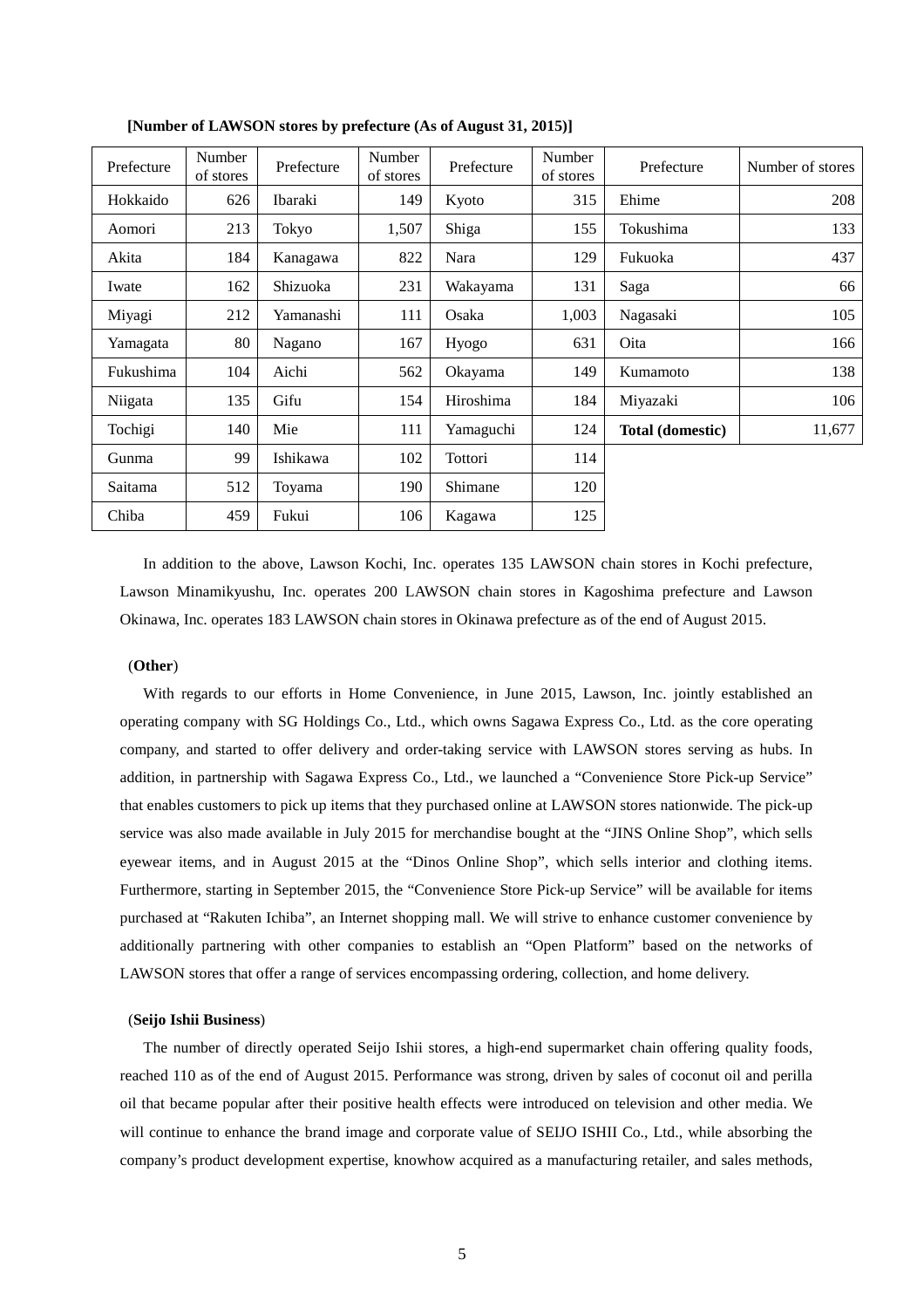to strengthen our Domestic Convenience Store Business.

#### **(Entertainment-related Business)**

With regards to Entertainment-related Business, Lawson HMV Entertainment, which forms the core of entertainment related business, posted a solid performance led by an increase in ticket sales and continued to secure top position in the ticketing industry. The number of HMV stores that sell music CDs and DVDs totaled 53 as of the end of August 2015. Furthermore, United Cinemas Co., Ltd. operates a total of 37 sites with 333 screens (includes management contract) at its cinemas nationwide. We will strive to offer an even wider selection of products and services to better respond to customer needs, for example, by expanding our ticketing business.

## **(Other Business)**

In addition to Domestic Convenience Store Business, Seijo Ishii Business, Entertainment-related Business, the Group also involved in Overseas Business, Financial Services-related Business and other businesses.

With regards to overseas business, the Group's operating companies opened LAWSON stores in the People's Republic of China (Shanghai, Chongqing, Dalian, and Beijing), Thailand, United States of America (Hawaii), Indonesia and Philippines.

|                                        | Number of stores    | Change during  | Number of stores  |
|----------------------------------------|---------------------|----------------|-------------------|
| Country/Region                         | (As of February 28, | fiscal year    | (As of August 31, |
|                                        | 2015)               |                | 2015)             |
| China<br>Shanghai and surrounding area | 354                 | 56             | 410               |
| China<br>Chongqing                     | 104                 | 4              | 108               |
| Dalian<br>China                        | 30                  | 9              | 39                |
| <b>Beijing</b><br>China                | 19                  | $\overline{4}$ | 23                |
| Thailand                               | 32                  | 7              | 39                |
| Indonesia                              | 48                  | (11)           | 37                |
| Philippines                            |                     | 9              | 9                 |
| United States of America<br>Hawaii     | 3                   |                | 3                 |
| Total                                  | 590                 | 78             | 668               |

 **[Distribution of LAWSON Brand Stores Overseas by Region]** 

Lawson ATM Networks, Inc., which operates a financial services-related business, continued contributing to consolidated results owing to an increase in the number of ATMs installed. In this fiscal year 2015, we strengthened partnership with new financial institution bringing the total number of our financial institution partners to 79 nationwide (up 8 year on year), including online banks, and the number of ATMs installed nationwide to 10,978 (up 211 year on year) as of the end of August 2015.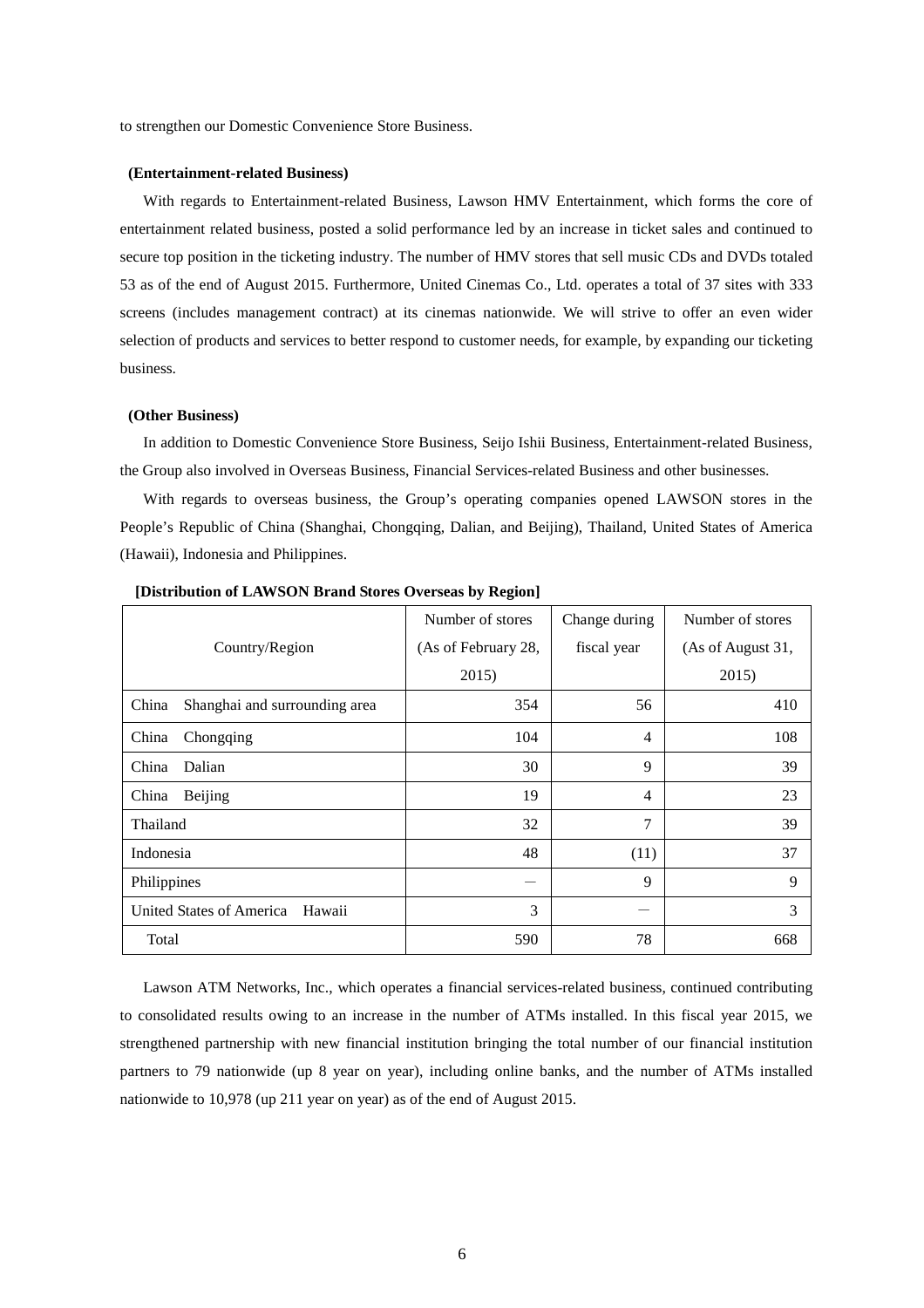### **(2) Explanation Regarding Consolidated Financial Position**

(i) Assets, liabilities and net assets position at the end of the first half of fiscal year 2015

Total current assets stood at ¥263,997 million, climbed ¥40,354 million from February 28, 2015, the end of the previous fiscal year. This reflected an increase of ¥35,515 million in cash and deposits, and a rise of ¥12,421 million in accounts receivable-other. Non-current assets grew ¥24,225 million from February 28, 2015 to ¥565,196 million, mainly owing to an increase of ¥15,725 million in property and store equipment resulting from opening of new stores. Consequently, total assets climbed ¥64,580 million from the end of the previous fiscal year to ¥829,194 million.

Total current liabilities increased by ¥46,940 million from the end of the previous fiscal year to ¥348,009 million, mainly reflecting an increase of ¥20,989 million in account payable-trade, an increase of ¥12,745 million in deposits received and a rise of ¥12,518 million in accounts payable-other. Non-current liabilities stood at ¥207,541 million, growing ¥7,794 million from February 28, 2015, mainly owing to an increase of ¥8,667 million in lease obligations due to new store investments. Consequently, total liabilities increased by ¥54,734 million from the end of the previous fiscal year to ¥555,551 million.

Total net assets stood at ¥273,642 million, increased by ¥9,845 million from February 28, 2015. This was mainly due to an increase of ¥8,111 million in retained earnings resulting from such as net income of the first half ¥19,811 million and a decrease resulting from payment of ¥11,999 million in dividends. Consequently, shareholders' equity ratio amounted to 32.0%, down from 33.5% as of the end of the previous fiscal year.

(ii) Cash flows during the first half of fiscal year 2015

Cash and cash equivalents at August 31, 2015 were ¥112,170 million, up ¥35,415 million compared with February 28, 2015.

Operating activities provided net cash of ¥92,621 million, an increase of ¥493 million from the corresponding period of the previous fiscal year, mainly due to an increase of operating income.

Investing activities used net cash of ¥33,262 million, a decrease of ¥5,024 million from the corresponding period of the previous fiscal year, mainly due to a nonoccurrence of purchase of investments in subsidiaries resulting in change in scope of consolidation.

Financing activities used net cash of ¥24,158 million, an increase of ¥15,551 million from the corresponding period of the previous fiscal year, mainly due to a nonoccurrence of long-term loans payable.

### **(3) Explanation Regarding Forward-looking Information Such As Forecast Consolidated Performance**

We have amended the gross operating revenue forecast for the 2015 fiscal year.

The business forecasts and future prospects in this document are made based on currently available information and contain potential risks and uncertainties. As such, actual business results may significantly differ from those expressed or implied in the forecasts due to changes in various factors.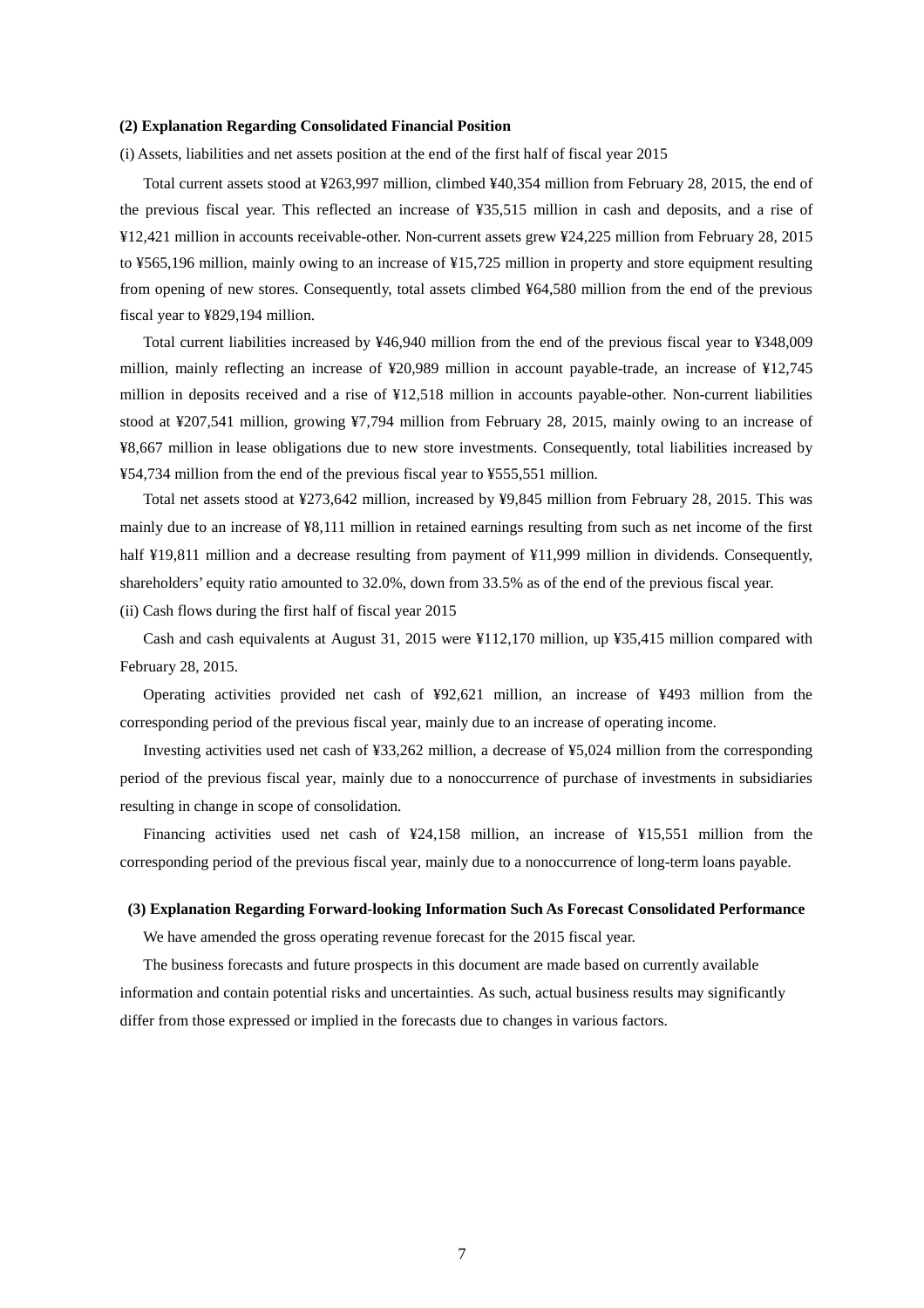## **2**.**Matters Related To Summary Information (Notes)**

- (1) Change in important subsidiaries during the period (Changes in certain specified subsidiaries resulting in revised scope of consolidation): Not Applicable
- (2) Adoptions of accounting methods particular to presentation of quarterly financial statements: Not Applicable
- (3) Changes in accounting policies, changes in accounting estimation, retrospective restatement (Changes in accounting policies)

The Company adopted "Accounting Standard for Retirement Benefits" (ASBJ Statement No. 26 issued on May 17, 2012, hereinafter "Accounting Standard Retirement Benefits") and "Guidance on Accounting Standard for Retirement Benefits" (ASBJ Guidance No. 25 issued on May 17, 2012, hereinafter "Guidance Retirement Benefits") from the first quarter of the consolidated fiscal year under review included stipulations stated in the main clause of paragraph 35 of ASBJ Statement No. 26, and the main clause of paragraph 67 of ASBJ Guidance No. 25. The Company reviewed the calculation method of retirement benefit liabilities and service cost, changed the standard of payment period of retirement benefits estimated amounts from period straight-line basis recorded to benefit formula basis. The method for calculating the discount rate was changed from the method in which bond duration, a base used for calculating the discount rate, was decided based on the number of years that approximates the average remaining service period of the employees, to the method in which multiple discount rates are calculated in accordance with the expected payment period of retirement benefits.

The application of Accounting Standards for Retirement Benefits, etc. has followed the transitional treatment stipulated in paragraph 37 of ASBJ Statement No. 26, and the impact due to change of calculation method of retirement benefit liabilities and service cost was charged to Retained earnings at the beginning of the first half of the consolidated fiscal year under review.

As a result, net defined benefit liability as of the beginning of the first half of the consolidated fiscal year under review decreased ¥2,130 million, while retained earnings increased ¥1,411 million. The impact of this change to operating income, ordinary income, and income before income taxes and minority interests for the first half of the consolidated fiscal year under review is immaterial.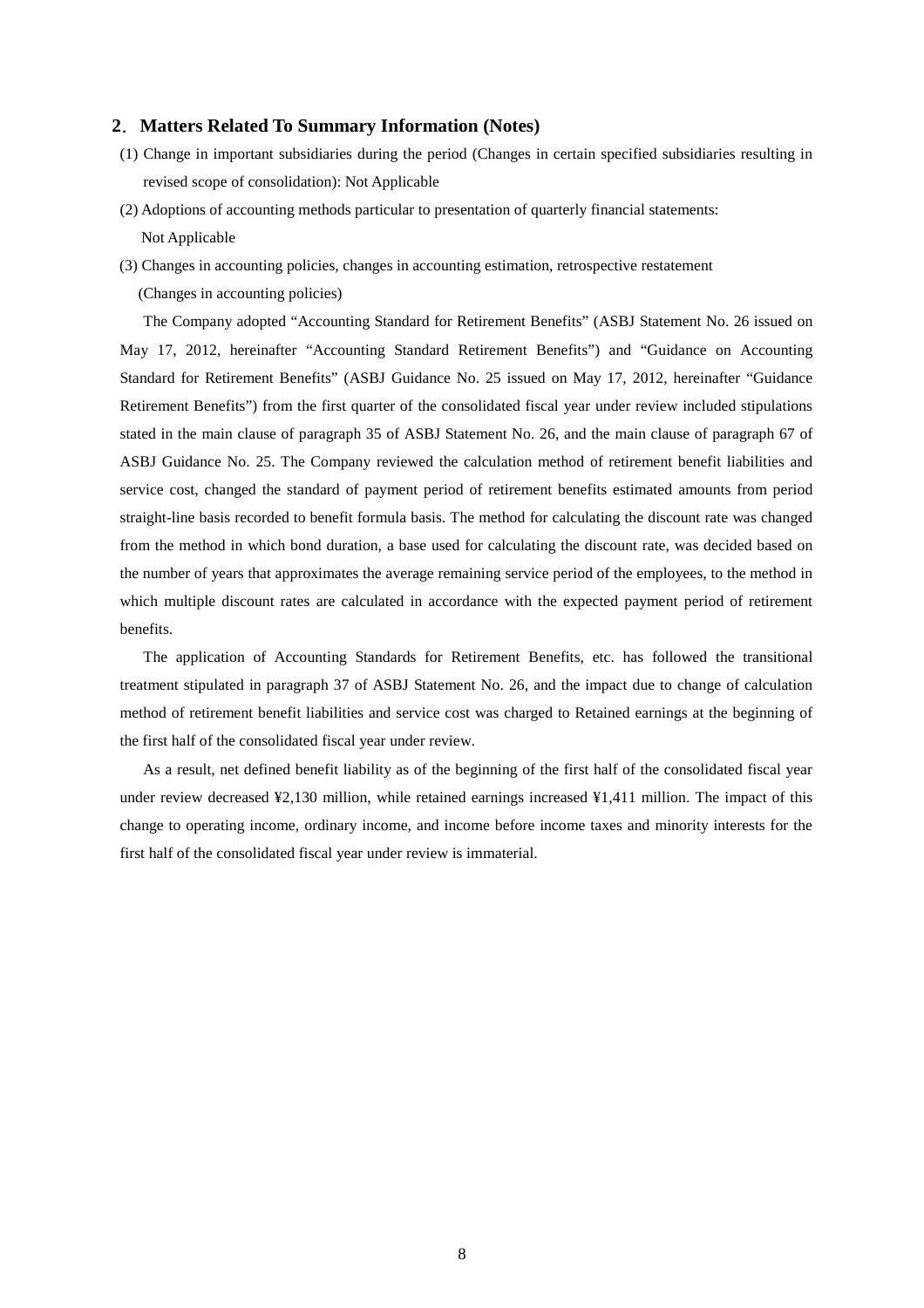# **3. Consolidated Financial Statements**

## **(1) Consolidated Balance Sheet**

As of February 28, 2015 and August 31, 2015

|                                                |                      | (Millions of yen) |
|------------------------------------------------|----------------------|-------------------|
|                                                | Previous fiscal year | Current 1st Half  |
|                                                | As of                | As of             |
|                                                | February 28, 2015    | August 31, 2015   |
| Assets                                         |                      |                   |
| <b>Current assets:</b>                         |                      |                   |
| Cash and deposits                              | 76,758               | 112,274           |
| Accounts receivable-due from franchised stores | 37,052               | 29,604            |
| Merchandise                                    | 17,044               | 16,930            |
| Accounts receivable-other                      | 58,666               | 71,088            |
| Deferred tax assets                            | 5,299                | 4,348             |
| Other                                          | 31,400               | 29,773            |
| Allowance for doubtful accounts                | (2,578)              | (23)              |
| <b>Total current assets</b>                    | 223,642              | 263,997           |
| <b>Non-current assets:</b>                     |                      |                   |
| Property and store equipment:                  |                      |                   |
| <b>Buildings and structures</b>                | 313,867              | 317,135           |
| Accumulated depreciation                       | (160, 491)           | (154, 175)        |
| Buildings and structures, net                  | 153,375              | 162,959           |
| Vehicles, tools, furniture and fixtures        | 74,270               | 73,493            |
| Accumulated depreciation                       | (59, 445)            | (58,091)          |
| Vehicles, tools, furniture and fixtures, net   | 14,825               | 15,401            |
| Lease assets                                   | 154,932              | 170,118           |
| Accumulated depreciation                       | (63,270)             | (70, 749)         |
| Lease assets, net                              | 91,661               | 99,369            |
| Other                                          | 15,022               | 12,894            |
| Accumulated depreciation                       | (448)                | (462)             |
| Other, net                                     | 14,574               | 12,431            |
| Total property and store equipment             | 274,436              | 290,162           |
| <b>Intangible assets:</b>                      |                      |                   |
| Software                                       | 18,800               | 24,352            |
| Goodwill                                       | 48,189               | 47,845            |
| Right of trademark                             | 11,989               | 11,686            |
| Other                                          | 550                  | 542               |
| <b>Total intangible assets</b>                 | 79,530               | 84,426            |
| <b>Investments and other assets:</b>           |                      |                   |
| Long-term loans receivable                     | 37,232               | 39,133            |
| Guarantee deposits                             | 93,205               | 92,906            |
| Deferred tax assets                            | 26,251               | 22,916            |
| Other                                          | 31,435               | 36,541            |
| Allowance for doubtful accounts                | (1,121)              | (889)             |
| Total investments and other assets             | 187,004              | 190,608           |
| <b>Total non-current assets</b>                | 540,971              | 565,196           |
| <b>Total assets</b>                            | 764,614              | 829,194           |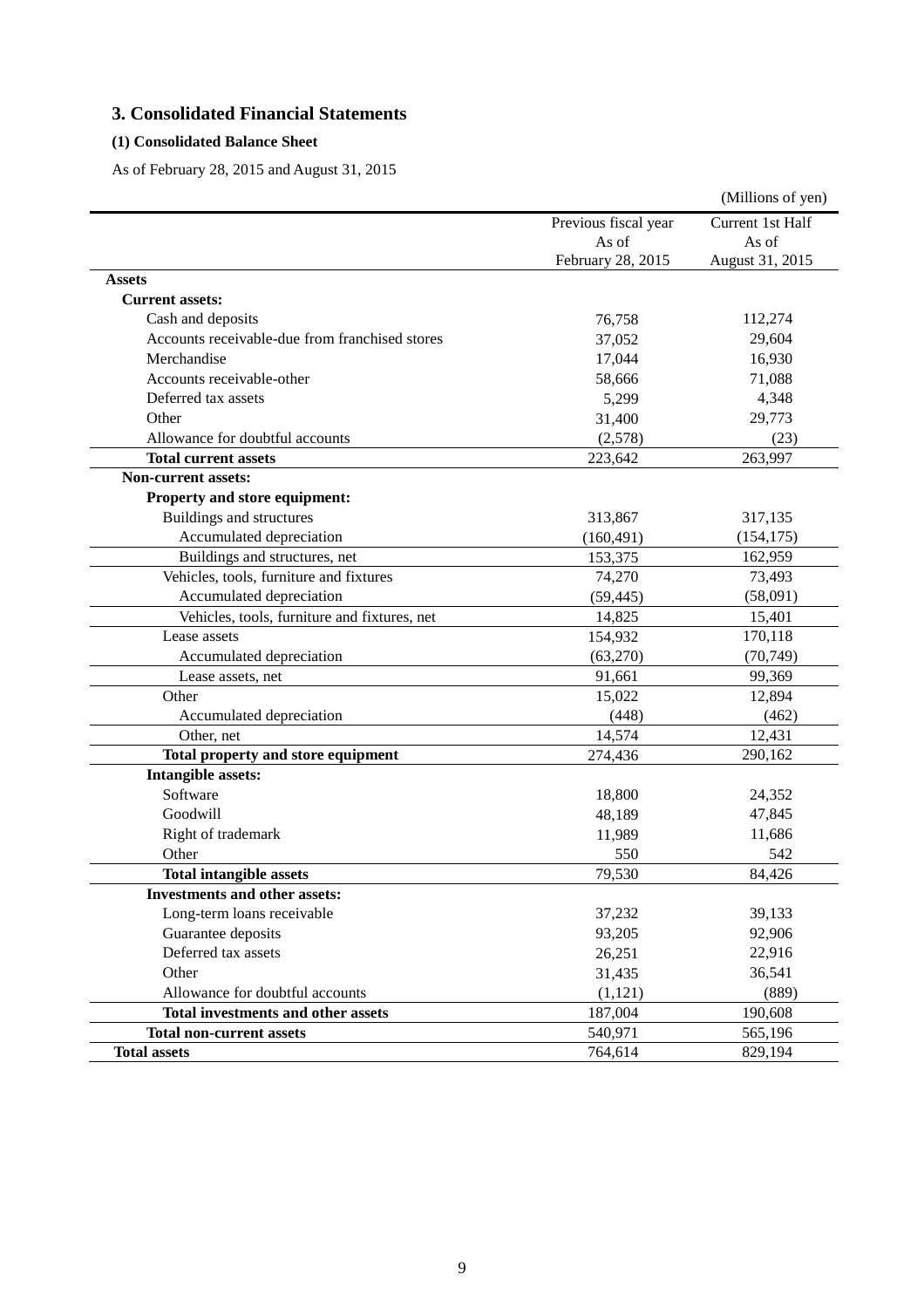|                                                         |                      | (Millions of yen) |
|---------------------------------------------------------|----------------------|-------------------|
|                                                         | Previous fiscal year | Current 1st Half  |
|                                                         | As of                | As of             |
|                                                         | February 28, 2015    | August 31, 2015   |
| <b>Liabilities</b>                                      |                      |                   |
| <b>Current liabilities:</b>                             |                      |                   |
| Accounts payable-trade                                  | 103,458              | 124,448           |
| Due to franchised stores                                | 1,507                | 2,354             |
| Short-term loans payable                                | 1,740                | 1,840             |
| Current portion of long-term loans payable              | 575                  | 575               |
| Lease obligations                                       | 19,948               | 22,395            |
| Accounts payable-other                                  | 43,518               | 56,037            |
| Income taxes payable                                    | 13,301               | 12,010            |
| Deposits received                                       | 103,634              | 116,379           |
| Provision for bonuses                                   | 2,976                | 3,227             |
| Other                                                   | 10,408               | 8,742             |
| <b>Total current liabilities</b>                        | 301,069              | 348,009           |
| <b>Non-current liabilities:</b>                         |                      |                   |
| Long-term loans payable                                 | 58,425               | 58,137            |
| Lease obligations                                       | 76,174               | 84,841            |
| Provision for retirement benefits to executive officers |                      |                   |
| and audits & supervisory board members                  | 367                  | 407               |
| Net defined benefit liability                           | 12,958               | 11,118            |
| Asset retirement obligations                            | 21,530               | 24,032            |
| Other                                                   | 30,290               | 29,004            |
| <b>Total non-current liabilities</b>                    | 199,746              | 207,541           |
| <b>Total liabilities</b>                                | 500,816              | 555,551           |
| <b>Net assets</b>                                       |                      |                   |
| Shareholders' equity:                                   |                      |                   |
| Capital stock                                           | 58,506               | 58,506            |
| Capital surplus                                         | 47,696               | 47,696            |
| Retained earnings                                       | 147,177              | 155,288           |
| Treasury shares                                         | (1,272)              | (1,277)           |
| Total shareholders' equity                              | 252,107              | 260,213           |
| Accumulated other comprehensive income:                 |                      |                   |
| Valuation difference on available-for-sale securities   | (393)                | 514               |
| Revaluation reserve for land                            | (566)                | (566)             |
| Foreign currency translation adjustment                 | 5,492                | 5,903             |
| Remeasurements of defined benefit plans                 | (518)                | (501)             |
| Total accumulated other comprehensive income            | 4,014                | 5,350             |
| Subscription rights to shares                           | 223                  | 307               |
| <b>Minority interests</b>                               | 7,452                | 7,771             |
| <b>Total net assets</b>                                 | 263,797              | 273,642           |
| <b>Total liabilities and net assets</b>                 | 764,614              | 829,194           |
|                                                         |                      |                   |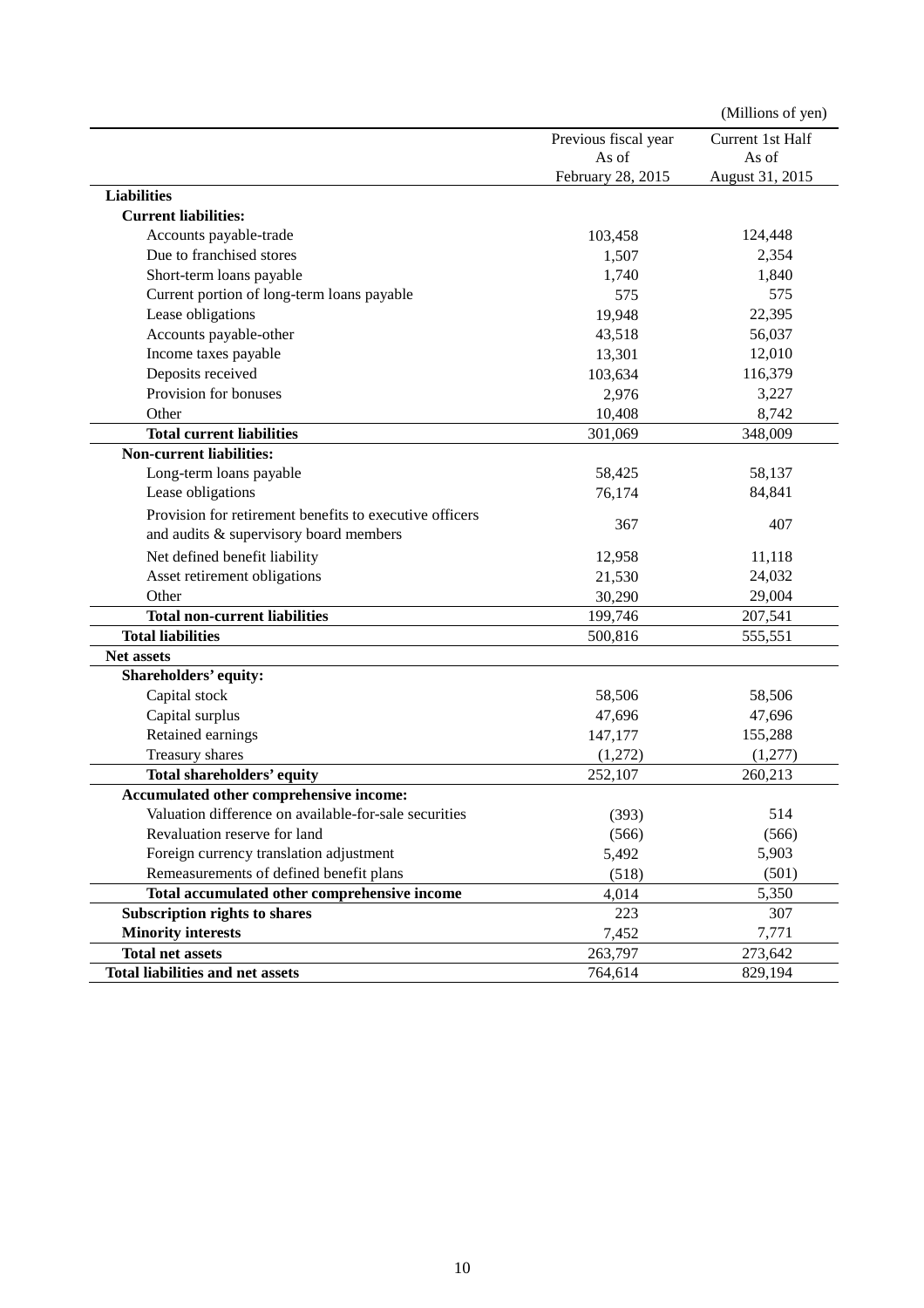## **(2) Consolidated Statement of Income and Consolidated Statement of Comprehensive Income**

## **Consolidated Statement of Income**

For the first half of the fiscal years ended February 28, 2015 and February 29, 2016

|                                                        |                    | (Millions of yen)  |
|--------------------------------------------------------|--------------------|--------------------|
|                                                        | Previous 1st Half  | Current 1st Half   |
|                                                        | From March 1,2014  | From March 1,2015  |
|                                                        | to August 31, 2014 | to August 31, 2015 |
| <b>Gross operating revenue</b>                         | 241,930            | 289,338            |
| <b>Net sales</b>                                       | 76,746             | 109,920            |
| <b>Cost of sales</b>                                   | 58,092             | 75,411             |
| <b>Gross profit</b>                                    | 18,653             | 34,508             |
| <b>Operating revenue:</b>                              |                    |                    |
| Income from franchised stores                          | 127,272            | 132,278            |
| Other                                                  | 37,911             | 47,139             |
| <b>Total operating revenue</b>                         | 165,183            | 179,418            |
| <b>Operating gross profit</b>                          | 183,837            | 213,926            |
| Selling, general and administrative expenses           | 143,818            | 171,882            |
| <b>Operating income</b>                                | 40,019             | 42,044             |
| Non-operating income:                                  |                    |                    |
| Interest income                                        | 389                | 380                |
| Share of profit of entities accounted for using equity | 97                 | 221                |
| Other                                                  | 783                | 837                |
| <b>Total non-operating income</b>                      | 1,270              | 1,440              |
| Non-operating expenses:                                |                    |                    |
| Interest expense                                       | 679                | 911                |
| Loss on cancel of lease contracts                      | 543                | 982                |
| Other                                                  | 450                | 794                |
| <b>Total non-operating expenses</b>                    | 1,673              | 2,689              |
| <b>Ordinary income</b>                                 | 39,616             | 40,794             |
| <b>Extraordinary income:</b>                           |                    |                    |
| Gain on sales of investment securities                 | 369                |                    |
| Gain on change in equity                               | 756                | 892                |
| <b>Total extraordinary income</b>                      | 1,126              | 892                |
| <b>Extraordinary losses:</b>                           |                    |                    |
| Loss on retirement of non-current assets               | 1,390              | 1,833              |
| <b>Impairment</b> loss                                 | 2,526              | 4,705              |
| Other                                                  | 36                 |                    |
| <b>Total extraordinary losses</b>                      | 3,953              | 6,539              |
| Income before income taxes and minority interests      | 36,789             | 35,148             |
| Income taxes-current                                   | 14,098             | 11,745             |
| Income taxes-deferred                                  | 527                | 3,218              |
| <b>Income taxes</b>                                    | 14,626             | 14,963             |
| Income before minority interests                       | 22,163             | 20,184             |
| <b>Minority interests in income</b>                    | 274                | 373                |
| Net income                                             | 21,889             | 19,811             |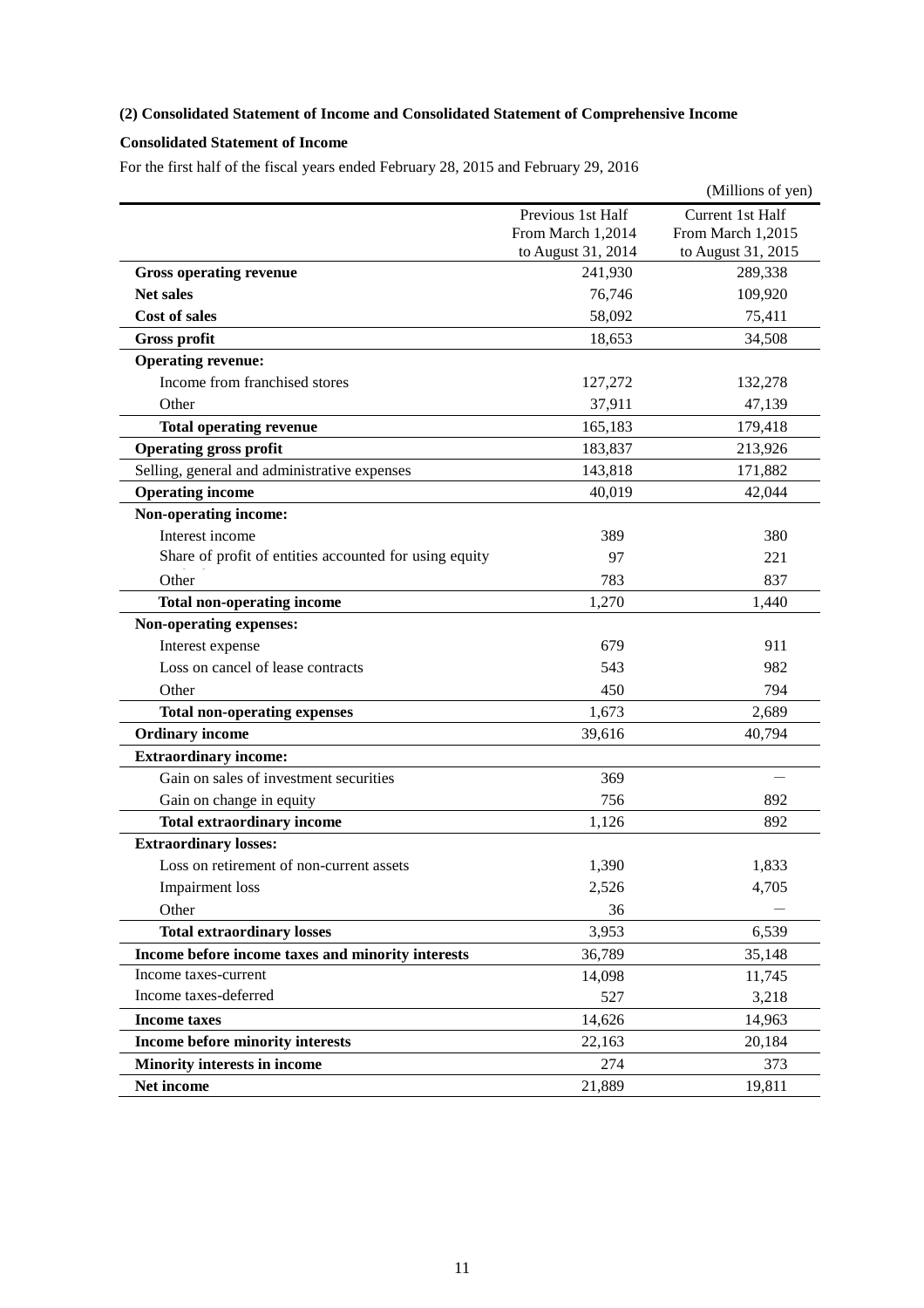## **Consolidated Statement of Comprehensive Income**

For the first half of the fiscal years ended February 28, 2015 and February 29, 2016

|                                                                                        |                    | (Millions of yen)  |
|----------------------------------------------------------------------------------------|--------------------|--------------------|
|                                                                                        | Previous 1st Half  | Current 1st Half   |
|                                                                                        | From March 1,2014  | From March 1,2015  |
|                                                                                        | to August 31, 2014 | to August 31, 2015 |
| Income before minority interests                                                       | 22,163             | 20,184             |
| Other comprehensive income                                                             |                    |                    |
| Valuation difference on available-for-sale securities                                  | 4                  | 908                |
| Foreign currency translation adjustment                                                | (468)              | 407                |
| Remeasurements of defined benefit plans                                                |                    | 16                 |
| Share of other comprehensive income of associates<br>accounted for using equity method | (37)               |                    |
| Total other comprehensive income                                                       | (500)              | 1,332              |
| <b>Comprehensive income</b>                                                            | 21,662             | 21,516             |
| Comprehensive income attributable to                                                   |                    |                    |
| Owners of the parent                                                                   | 21,394             | 21,146             |
| Minority interests                                                                     | 267                | 369                |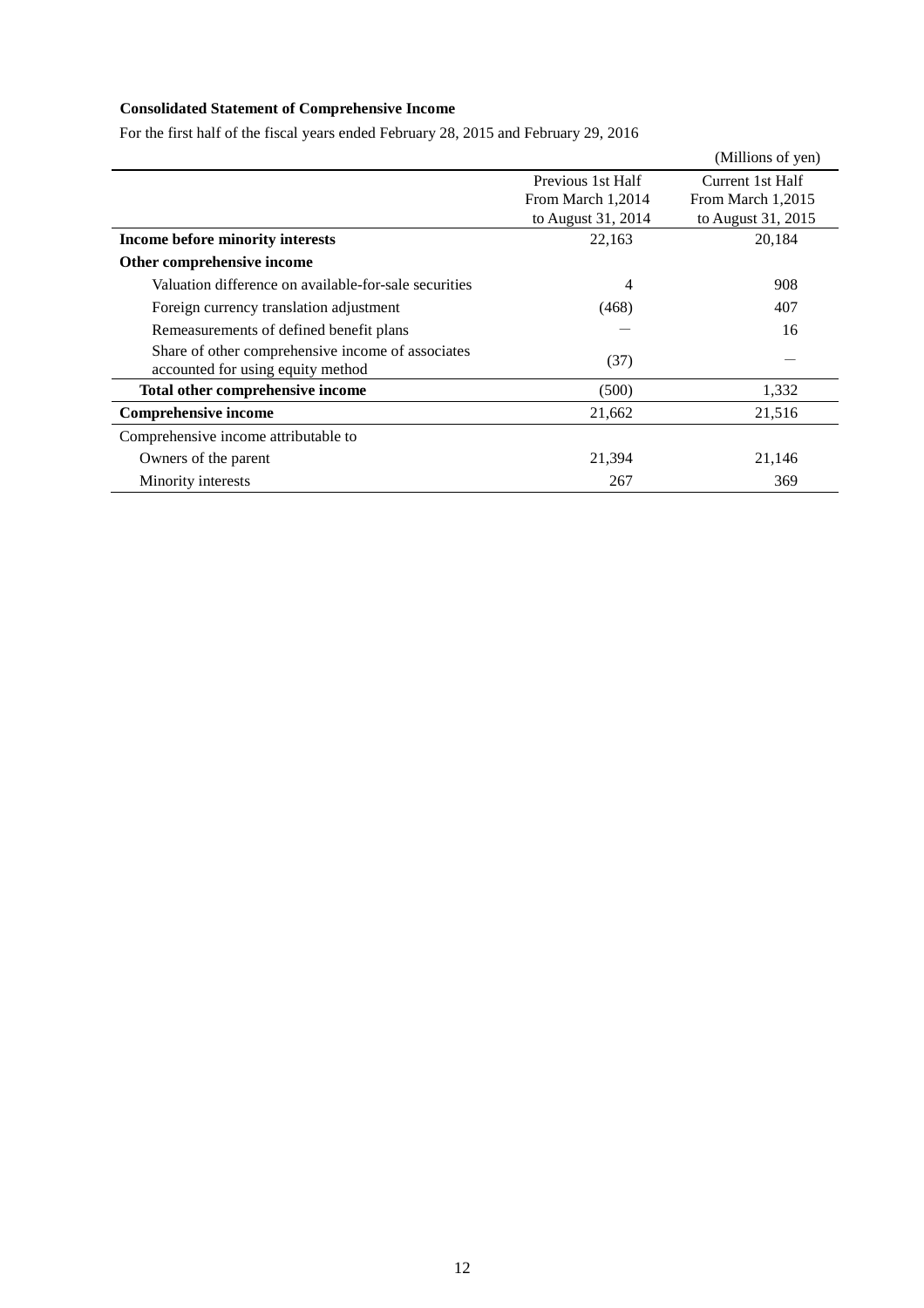# **(3) Consolidated Statement of Cash Flows**

For the first half of the fiscal years ended February 28, 2015 and February 29, 2016

|                                                                                          |                    | (Millions of yen)  |
|------------------------------------------------------------------------------------------|--------------------|--------------------|
|                                                                                          | Previous 1st Half  | Current 1st Half   |
|                                                                                          | From March 1,2014  | From March 1,2015  |
|                                                                                          | to August 31, 2014 | to August 31, 2015 |
| Net cash provided by (used in) operating activities:                                     |                    |                    |
| Income before income taxes and minority interests                                        | 36,789             | 35,148             |
| Depreciation and amortization                                                            | 19,902             | 23,867             |
| <b>Impairment</b> loss                                                                   | 2,526              | 4,705              |
| Increase (decrease) in provision for retirement benefits                                 | 434                |                    |
| Increase (decrease) in net defined benefit liability                                     |                    | (1, 840)           |
| Interest income                                                                          | (389)              | (380)              |
| Interest expenses                                                                        | 679                | 911                |
| Loss on retirement of noncurrent assets                                                  | 1,390              | 1,833              |
| Decrease (increase) in notes and accounts receivable-trade                               | 1,040              | 7,330              |
| Decrease (increase) in accounts receivable-other                                         | (11, 465)          | (15,704)           |
| Increase (decrease) in notes and accounts payable-trade                                  | 22,817             | 21,610             |
| Increase (decrease) in accounts payable-other                                            | 13,657             | 10,906             |
| Increase (decrease) in deposits received                                                 | 24,421             | 12,745             |
| Other                                                                                    | (5,934)            | 4,520              |
| <b>Subtotal</b>                                                                          | 105,870            | 105,655            |
| Interest income received                                                                 | 394                | 363                |
| Interest expenses paid                                                                   | (674)              | (927)              |
| Income taxes paid                                                                        | (13, 462)          | (12, 470)          |
| Net cash provided by (used in) operating activities                                      | 92,127             | 92,621             |
| Net cash provided by (used in) investing activities:                                     |                    |                    |
| Payments into time deposits                                                              | (11,200)           | (1,297)            |
| Proceeds from withdrawal of time deposits                                                | 8,000              | 1,197              |
| Purchase of investments in subsidiaries resulting in change in scope<br>of consolidation | (10, 914)          |                    |
| Purchase of shares of subsidiaries and affiliates                                        | (634)              | (3,226)            |
| Purchase of property and store equipment                                                 | (18, 713)          | (16, 719)          |
| Purchase of intangible assets                                                            | (2,378)            | (8,684)            |
| Purchase of long-term prepaid expenses                                                   | (2,915)            | (723)              |
| Other                                                                                    | 470                | (3,808)            |
| Net cash provided by (used in) investing activities                                      | (38, 287)          | (33,262)           |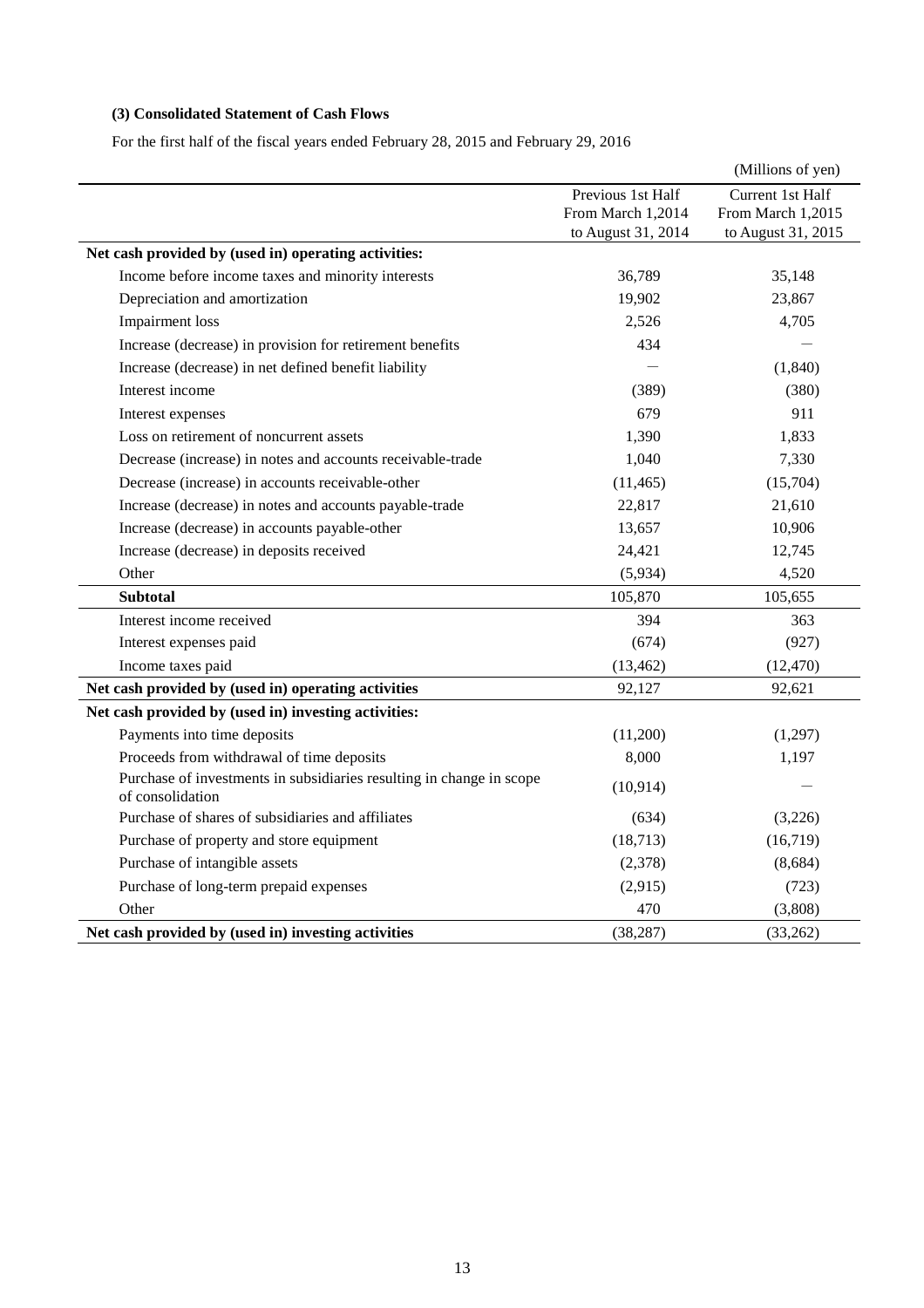|                                                                 |                    | (Millions of yen)  |
|-----------------------------------------------------------------|--------------------|--------------------|
|                                                                 | Previous 1st Half  | Current 1st Half   |
|                                                                 | From March 1,2014  | From March 1,2015  |
|                                                                 | to August 31, 2014 | to August 31, 2015 |
| Net cash provided by (used in) financing activities:            |                    |                    |
| Proceeds from long-term loans payable                           | 9,000              |                    |
| Proceeds from share issuance to minority shareholders           | 2,000              |                    |
| Repayments of lease obligations                                 | (10,080)           | (11,936)           |
| Cash dividends paid                                             | (10,989)           | (11,999)           |
| Other                                                           | 1,463              | (222)              |
| Net cash provided by (used in) financing activities             | (8,606)            | (24, 158)          |
| Effect of exchange rate change on cash and cash equivalents     | (234)              | 71                 |
| Net increase (decrease) in cash and cash equivalents            | 44,999             | 35,271             |
| Cash and cash equivalents at beginning of period                | 68,759             | 76,754             |
| Increase (decrease) in cash and cash equivalents resulting from |                    | 144                |
| change of scope of consolidation                                |                    |                    |
| Cash and cash equivalents at end of period                      | 113,759            | 112,170            |